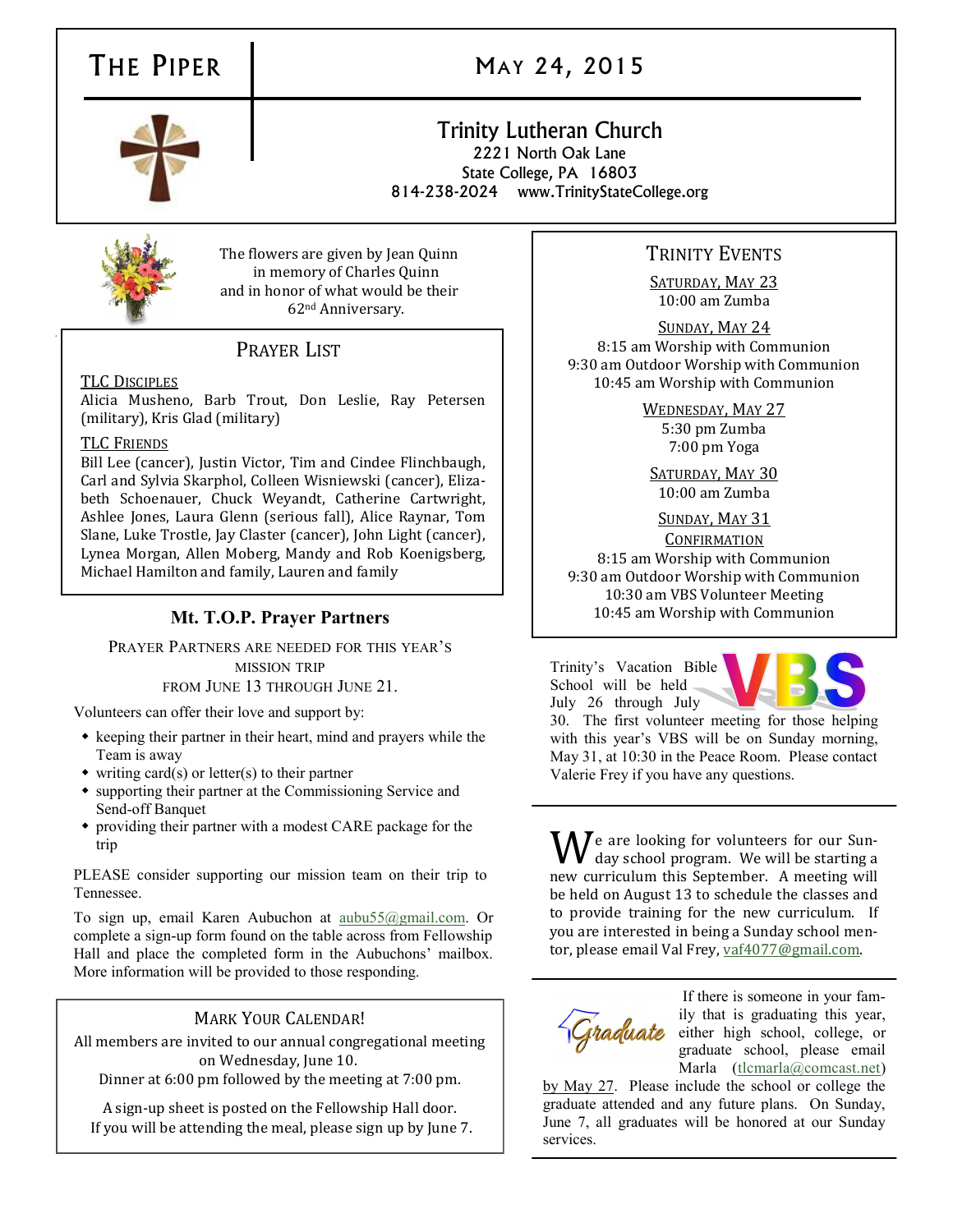

# **Summer Worship**

Beginning Sunday, May 24

8:15 am Worship with Communion 9:30 am Outdoor Worship with Communion (Please bring your lawn chair.) 10:45 am Worship with Communion

The Saturday services are suspended until September 12.

### NEWSLETTER DEADLINE

During the summer, the deadline for submitting newsletter items is Tuesday morning at 8:00 instead of the usual Wednesday morning.

### WINE TASTING: SUMMER FAVORITES

Join us for a wine tasting on Monday, June 1, at 413 Galen Drive, State College, PA. From 7:00 - 9:00 pm we will be tasting and talking about a variety of wines which are well suited for summer. We will taste up to five wines. Some snacks will be provided. Any wine suggestions are welcome! Please be prepared to be indoor or outdoor, weather depending. This event is \$10.00 per person. Please RSVP by Monday, May 25, to Rebekah Miller at [miller.rebekah9@gmail.com.](mailto:miller.rebekah9@gmail.com) Questions and comments can also be directed to Rebekah as well as any interest in helping to provide food for the evening.

### SUMMER OFFICE HOURS

Beginning June 1, the church office will be going to the summer schedule. I work at home during the summer but will be in the office on Wednesday mornings. If you need to contact me, you can reach me via email, [tlcmarla@comcast.net,](mailto:tlcmarla@comcast.net) or leave a message on my office voicemail (238- 2024).

*Marla*

### SUMMER WORSHIP SERVERS

Since summer is a time of vacation for many, worship servers will not be scheduled for June, July and August. A sign-up sheet for each Sunday is posted in the narthex so if you know you will be available for any particular Sunday and can serve, please sign up on that date. Thank you to all of the worship servers. Your willingness to be part of our worship services is greatly appreciated.

### TLC FINANCIAL INFORMATION

| July 1, 2014 - April 30, 2015 |                 |
|-------------------------------|-----------------|
| Income                        | \$228,572.89    |
| Expenses                      | \$246,453.24    |
| Difference                    | $-$ \$17,880.35 |

(The expenses include payment of \$26,778.00 for roof repair and new shingles. This was withdrawn from the Building Fund.)

These amounts represent operating income and expenses and do not include any interest, dividends or investment value changes.

### THANK YOU

On behalf of team "MELISSA'S STAMPEDE" we would like to thank you for your words of encouragement, your prayers, and your donations to the team's 100 mile bike ride for M.S research. We are happy to report that the ride was a success with no injuries and the current amount donated is \$5,748.00 dollars with donations still being accepted. Since the team was formed 4 years ago, we have raised over \$40,000.00 and we couldn't have done it without your generosity and support. Now that this ride is over some of the members of Team Melissa's Stampede are preparing for the M.S. Keystone ride here in PA. This ride will take place on July 18 and 19 and is a 75 mile ride from Hollidaysburg to State College and back. Some people have expressed an interest in riding with the team and we need to know who is riding by June 1 so we can get you signed up to ride with the team. If you would like to join or donate to the team you can go to "BIKE MS KEY-STONE RIDE" on the computer. Click on the link and it will take you to the home page. Just follow the prompts to either join the team or to donate. You will need to list the team name "MELISSA'S STAMPEDE" to get to the team's information page. If you need any assistance just contact Gene or Donna Weller at 237-2107. Thanks again for your tremendous support and prayers. Your prayers are greatly appreciated.

Gene and Donna Weller TEAM MELISSA'S STAMPEDE.